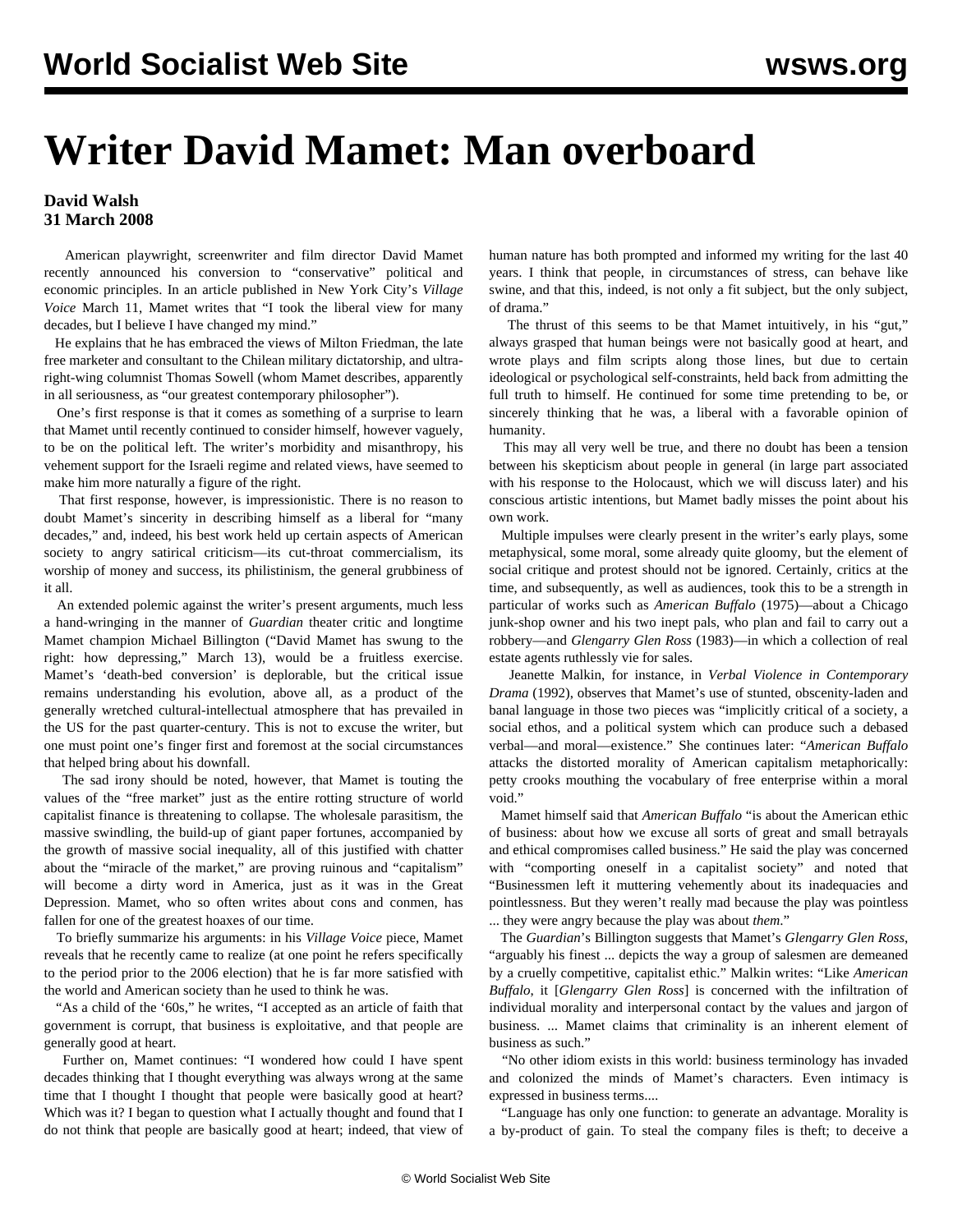client, to sell useless land to weak victims—is simply good business....

 "Ethical perversity and verbal restrictedness are totally interwoven and breed a bestiality which, Mamet seems to be saying, endangers an entire society."

 Another critic refers to *The Water Engine* (1976), about an inventor who produces an engine that works on water, imagines that he's set for life and then comes up against a couple of thug-like lawyers, as "this homily of capitalist greed and betrayal of trust."

 Mamet struck a chord initially with audiences because of what was perceived as his audacious assault on "American values," or, more precisely, on the contrast between official values and jargon, on the one hand, and American reality, on the other. It is impossible to view *Glengarry Glen Ross* as anything but a scathing attack on the venality and cruelty of Reaganite "free enterprise," with whose ardent latter-day defenders the play's creator has now made common cause.

 Mamet has often been a forceful writer, and occasionally a compassionate one. (A minor character like Joe in *Lakeboat*, for example, which seems an autobiographical work; the distressed lovers in *The Woods*.) Reviewing *State and Main*, a work in which he "cheerfully skewers" the film industry, in 2001, I noted, "No one would assert that Mamet is unobservant or lacks internal fire, and when he turns his attention to institutions that deserve a thorough going-over, he may be just the man for the job."

 He wrote the script for Barry Levinson's comic *Wag the Dog* (1997), in which a US administration in Washington enlists the aid of a Hollywood producer to fabricate a war overseas, complete with suffering civilians and atrocities, to provide the pretext for a military adventure that will divert attention from the president's sexual misconduct.

 However one finally judges Mamet's work, there seems little question but that certain of his works will endure and will be seen as a meaningful commentary on features of American life in the final decades of the 20th century.

 Nonetheless, contradictions abounded in Mamet's efforts from the outset. His current view of his artistic output—that it has always been devoted to portraying human beings as driven by the basest passions ("lust, greed, envy, sloth, and their pals," as he puts it)—is clearly selfserving. Peculiarly, he wants to establish for the public record that he never believed in human goodness. It must be acknowledged, however, that the misanthropic, cynical element *has* been hovering over his work throughout his career.

 Admirers asserted that Mamet was merely holding a mirror up to an age characterized by moral and social disintegration, that his writing contained a criticism of a dog-eat-dog economic existence, as well as the harsh realities of sexual and emotional manipulation.

 A critic might have replied that rubbing the spectator's face in aggression and backwardness was not the same as placing a mirror in front of such phenomena, that some distance and reflection were required to enable the spectator to make sense of things. Since the elements of social and historical context were generally absent in Mamet's work, the plays or films might have left the impression that the rottenness on vivid display was nothing more nor less than the rottenness of humanity itself.

 In general, however, one could argue that in the earlier work the strain of outrage about official society's hypocrisy and criminality played a more substantial and suggestive role; even the reprehensible human beings were perceived to a certain extent as victims, helpless or otherwise, of the society and its false ethos.

 Objective social conditions and the climate they generate are critical factors in an artist's development. It is possible to fight against the stream with all one's might, but a truly powerful current has a way of wearing one down over time. Perhaps without even being conscious of it, one finds oneself floating in the opposite direction.

The 1980s and 1990s were very difficult decades for artistic creation in

the US, particularly in film and theater. One only has to consider the limited number of truly insightful and enduring works. A filthy political and intellectual atmosphere prevailed, which endorsed ruthless individualism, the allegedly life-giving powers of the free market, and the accumulation of wealth as the mark of personal worth and related degraded values. The demise of the Soviet Union, the collapse of the social protest movements in the US and the hollowing out of liberalism under figures like Clinton, all of this made an impression. What did the artists see and experience? Apparently triumphant reaction, massive wealth accumulation, the decline of a left-wing critique of class society and the rise of retrograde "identity politics" and so forth.

 Could Mamet withstand this process? He was not beginning from a position of great intellectual or ideological strength. His talent, while genuine, was not rooted in a broad or deep understanding of society or feeling for suffering humanity. His anger, also genuine, was not directed against the latter's foundations, but against some of its more repulsive and, one must say, even obvious symptoms. Moreover, and this is no small matter, there was no political or social alternative to be seen or immediately sensed on the horizon. In these circumstances, the element of protest in his writing, so to speak, proved brittle and short-lived.

 Mamet is hardly the first artist to have undergone an erosion under difficult circumstances. Increasingly, his plays left a bad taste in the mouth. A work like *Oleanna*, for example, first staged in 1992. In it he took on, depending on one's point of view and the twists and turns of the plot, feminist "political correctness" or sexual harassment. Reportedly a response to the Clarence Thomas-Anita Hill hearing in Washington, the piece is forceful enough. The story of a smug, vaguely post-modern professor and his confused, vindictive female student struck a chord with a middle class public, making it a great success.

 But what does the play's forcefulness largely add up to? Mamet's version of even-handedness involves demonstrating that no one is up to any good. The student is repellent, menacing, in her self-righteousness and the professor turns to physical violence. The spell cast here by the playwright, and he is capable of casting spells, is not of the healthiest kind.

 And this holds for a good many of his later works. The given play or film often seems more than anything else a vehicle for carefully, almost lovingly, unmasking the nastiness of everyone involved: conmen, liars, bullies of various sorts, as well as their victims. One feels Mamet's dedication to his proposition that any human being will be swinish given the proper circumstances. The writer seems to see his vocation as the tracking down of those circumstances. He becomes a detective perpetually on the trail of human perfidy.

 A not insignificant factor in Mamet's morbidity and misanthropy, which was always present but perhaps grew in significance as the intellectual climate curdled, is the impact of the mass extermination of the European Jews by the Nazi regime in World War II.

 The writer, one feels, has always found it almost unbearable to exist in a world capable of such an atrocity. He turns away from an objective analysis of the event, or has never attempted one, which would reveal that this horrible crime was committed by crisis-ridden German imperialism in response to the threat represented by social revolution.

 The atmosphere in Cold War America when he was growing up was not conducive to a critique of the relationship between capitalism and fascism. On the contrary, in place of such a historically concrete critique, variations on a gloomy and irrationalist theme, that the Nazi crime was evidence of humanity's essential and innate 'heart of darkness,' predominated. For whatever combination of personal psychological and social reasons, the writer swallowed this conception whole. His outlook has come to contain, ultimately, an especially pernicious form of Jewish identity politics, religious fanaticism and morbid pessimism.

Some of this is summed up in *The Wicked Son: Anti-Semitism, Self-*